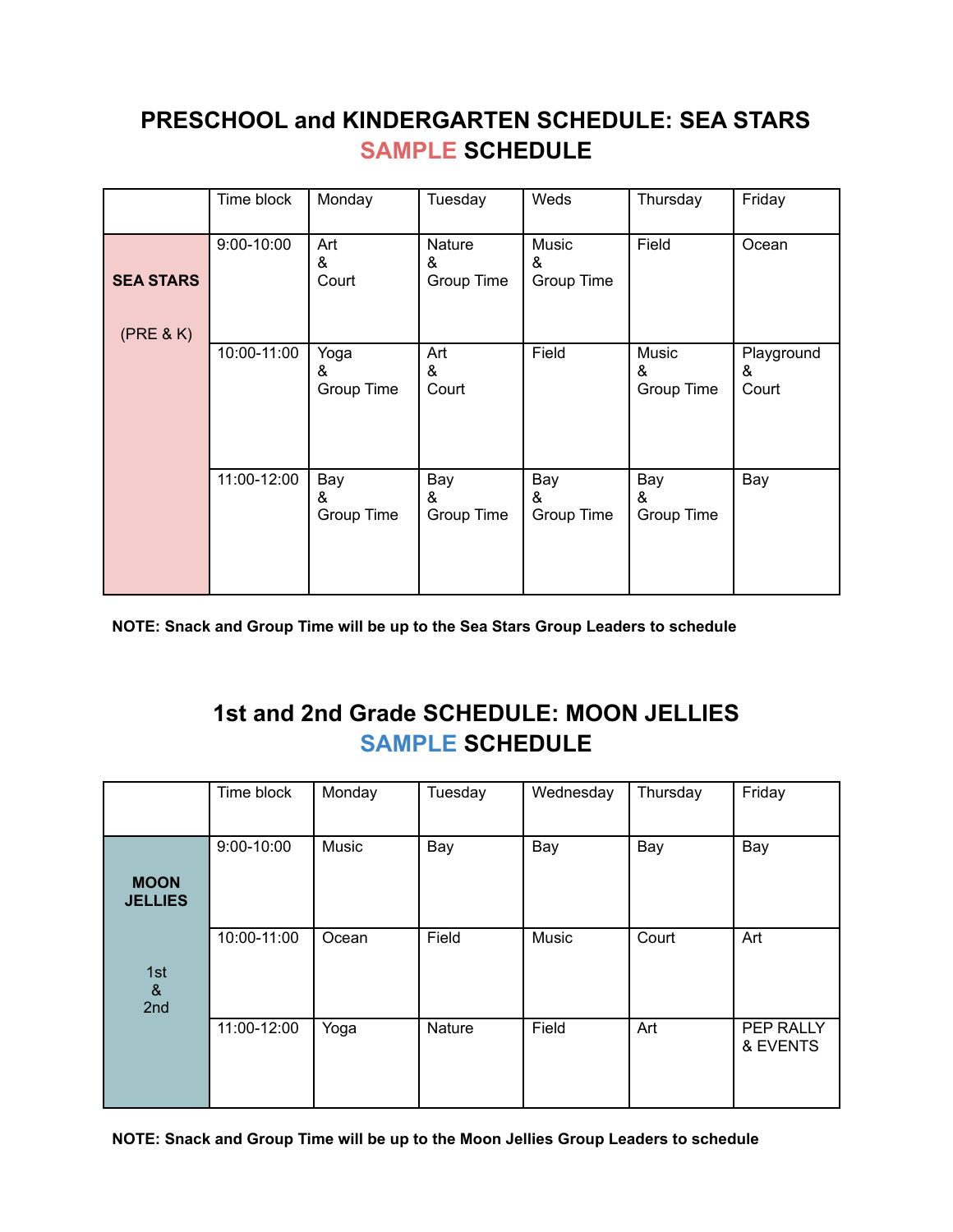## **3rd and 4th Grade SCHEDULE: DOLPHINS SAMPLE SCHEDULE**

|                                                           | Time block     | Monday | Tuesday | Wednesday | Thursday | Friday                |
|-----------------------------------------------------------|----------------|--------|---------|-----------|----------|-----------------------|
| <b>DOLPHINS</b><br><b>Group</b><br>Leaders:<br>Dillon A & | $9:00 - 10:00$ | Field  | Field   | Court     | Nature   | Yoga                  |
| Faye H.<br>3rd<br>8 <sub>x</sub><br>4th                   | 10:00-11:00    | Bay    | Ocean   | Bay       | Ocean    | Bay                   |
|                                                           | 11:00-12:00    | Art    | Court   | Art       | Field    | PEP RALLY<br>& EVENTS |

**NOTE: Snack and Group Time will be up to the Dolphins Group Leaders to schedule**

## **5th and 6th Grade SCHEDULE: SHARKS SAMPLE SCHEDULE**

|                                    | Time block  | Monday | Tuesday | Wednesday | Thursday      | Friday                |
|------------------------------------|-------------|--------|---------|-----------|---------------|-----------------------|
|                                    | 9:00-10:00  | Ocean  | Ocean   | Ocean     | Art           | Field                 |
| <b>SHARKS</b><br><b>Group</b>      |             |        |         |           |               |                       |
| Leaders:<br>Ryan D & ?<br>5th<br>& | 10:00-11:00 | Field  | Bay     | Art       | Bay           | Ocean &<br>Volleyball |
| 6th                                | 11:00-12:00 | Court  | Field   | Court     | <b>Nature</b> | PEP RALLY<br>& EVENTS |

**NOTE: Snack and Group Time will be up to the Sharks Group Leaders to schedule**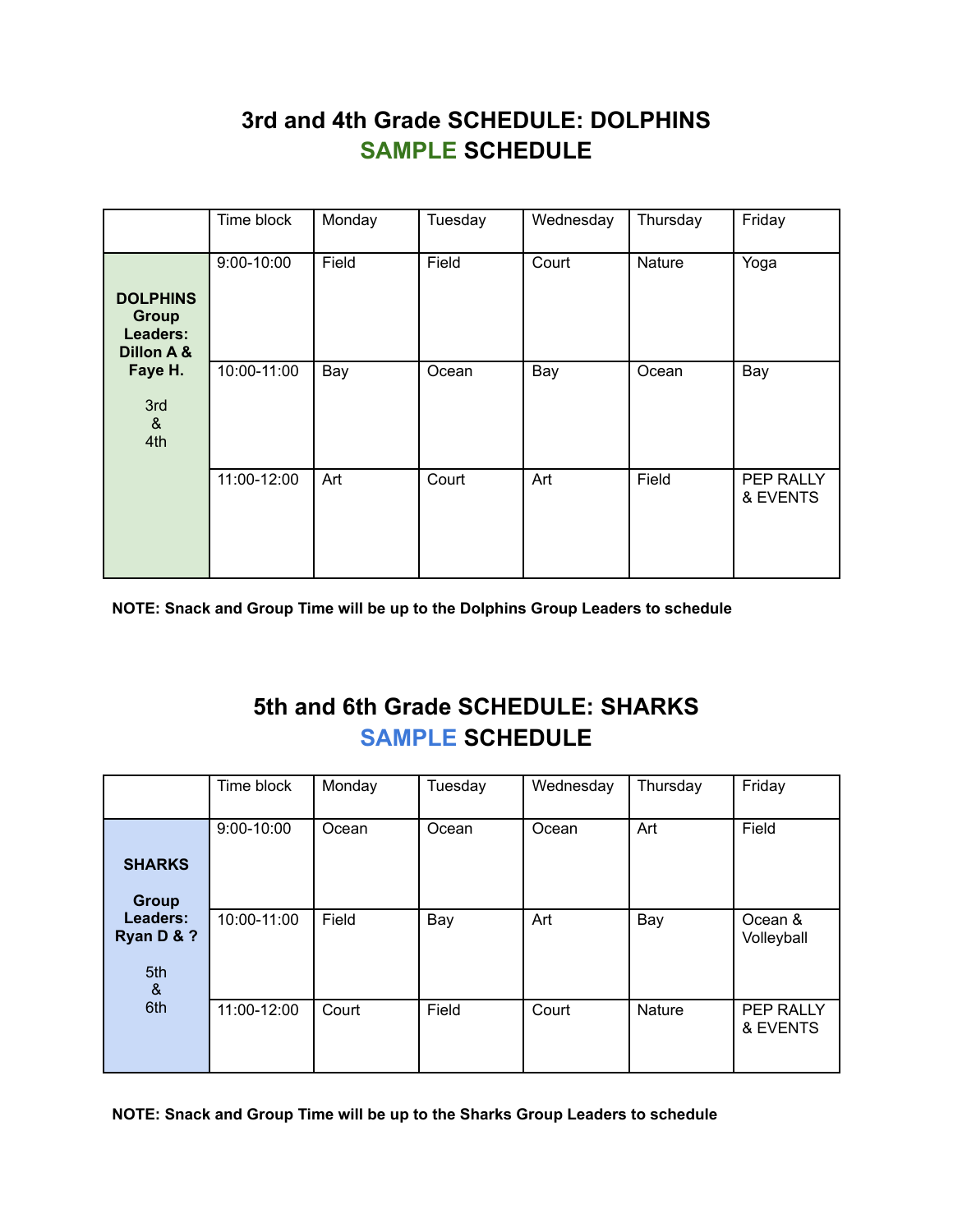| <b>JULY 2022 - SPECIAL EVENTS</b>                                                                   |                                                                                                                                                          |                                                                                                                |                                                                                                                                       |                                                                                                                                                            |  |  |  |
|-----------------------------------------------------------------------------------------------------|----------------------------------------------------------------------------------------------------------------------------------------------------------|----------------------------------------------------------------------------------------------------------------|---------------------------------------------------------------------------------------------------------------------------------------|------------------------------------------------------------------------------------------------------------------------------------------------------------|--|--|--|
| <b>MONDAY</b>                                                                                       | <b>TUESDAY</b>                                                                                                                                           | <b>WEDNESDAY</b>                                                                                               | <b>THURSDAY</b>                                                                                                                       | <b>FRIDAY</b>                                                                                                                                              |  |  |  |
| 4)<br><b>NO CAMP</b>                                                                                | <b>5) WEEK 1</b><br><b>THEME: COMMUNITY</b><br>9am Drop off: Field<br>12pm Pick up: Last Activity<br>~ All Camp Swim Testing<br><b>During Camp Day ~</b> | 6)<br>9am Drop off: Field<br>12pm Pick up: Last Activity                                                       | 7)<br>9am Drop off: Field<br>12pm Pick up: Last Activity                                                                              | 8)<br>9am Drop off: Field<br>12pm Pick up: Last Activity<br><b>CAMP PEP RALLY Rising 1-6</b><br>=WEAR CAMP TEE                                             |  |  |  |
| <b>11) WEEK 2</b><br><b>THEME: OUR OCEANS</b><br>9am Drop off: Field<br>12pm Pick up: Last Activity | 12)<br>9am Drop off: Field<br>12pm Pick up: Last Activity                                                                                                | 13)<br>9am Drop off: Field<br>12pm Pick up: Last Activity                                                      | 14)<br>9am Drop off: Field<br>12pm Pick up: Last Activity                                                                             | <b>15) SPECIAL EVENT!</b><br><b>BOTTLECAP CARNIVAL</b><br><b>CAMP ONLY</b><br>10am* to 12pm<br>Location: Field, Art Shed<br>=WEAR CAMP TEE                 |  |  |  |
| <b>18) WEEK 3</b><br><b>THEME: ADVENTURE</b><br>9am Drop off: Field<br>12pm Pick up: Last Activity  | 19)<br>9am Drop off: Field<br>12pm Pick up: Last Activity                                                                                                | 20)<br>9am Drop off: Field<br>12pm Pick up: Last Activity                                                      | 21)<br>9am Drop off: Field<br>12pm Pick up: Last Activity<br>12:45pm Swim Meet/Bay                                                    | 22)<br>9am Drop off: Field<br>12pm Pick up: Last Activity<br><b>CAMP PEP RALLY Rising 1-6</b><br>=WEAR CAMP TEE                                            |  |  |  |
| <b>25) WEEK 4</b><br><b>THEME: TEAMWORK</b><br>9am Drop off: Field<br>12pm Pick up: Last Activity   | 26)<br>9am Drop off: Field<br>12pm Pick up: Last Activity                                                                                                | 27)<br>9am Drop off: Field<br>12pm Pick up: Last Activity<br><b>July Corkball</b><br><b>CHAMPIONSHIP 5-6pm</b> | 28)<br>9am Drop off: Field<br>12pm Pick up: Last Activity<br>12:45pm Swim Meet/Bay<br><b>July Soccer</b><br><b>CHAMPIONSHIP 5-6pm</b> | <b>29) SPECIAL EVENT!</b><br><b>COLOR WARS</b><br>ALL AGES 9am -12pm<br>9am Drop off: Field<br>12pm Pick up: Field<br>=WEAR TEAM COLOR,<br><b>SNEAKERS</b> |  |  |  |

*\*NOTE: 7.15.22 CAMP SCHEDULE - BOTTLECAP CARNIVAL begins at 10am - 12pm camp only event*